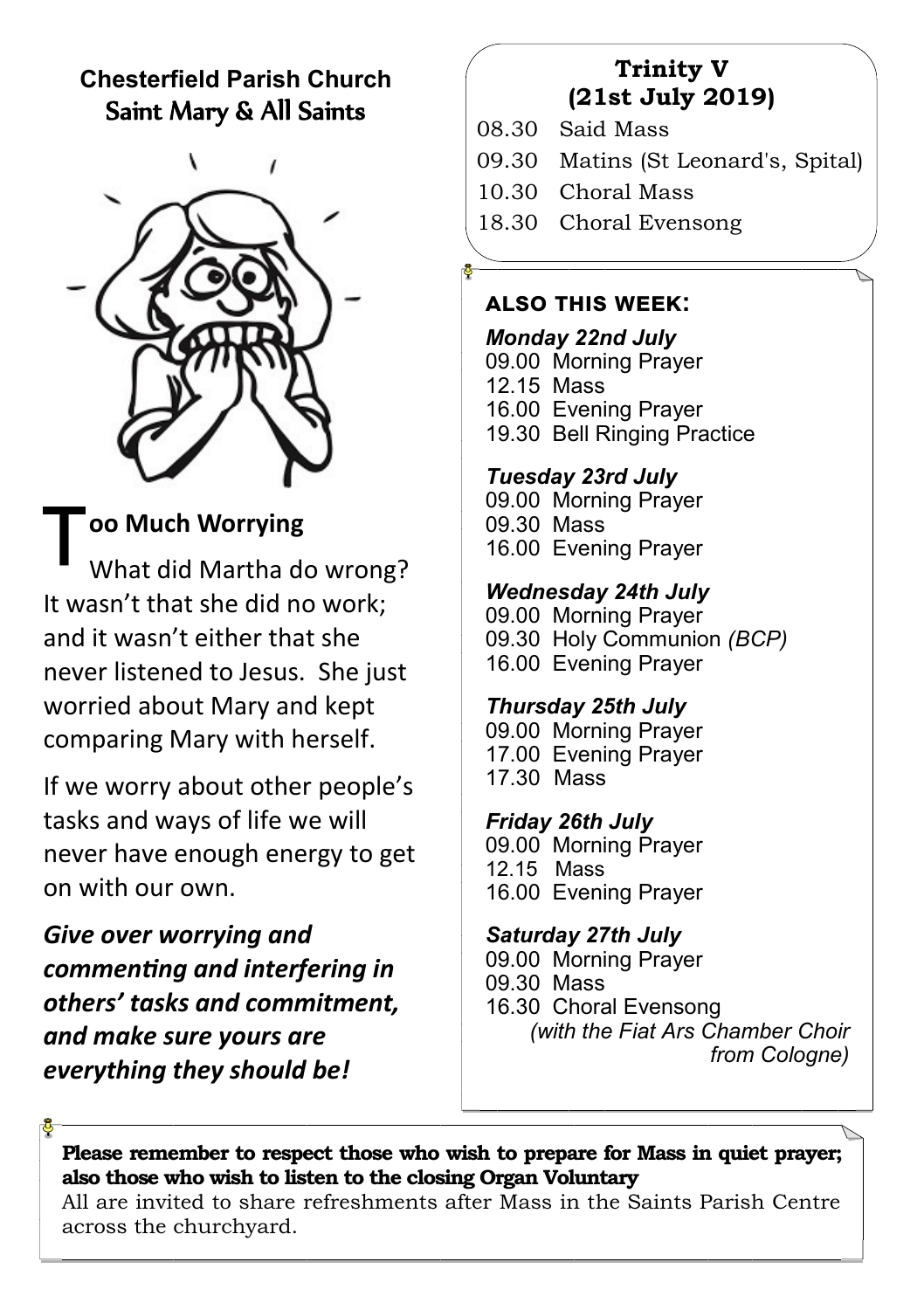#### **TRINITY V - CHORAL MASS**

#### **Processional Hymn 433**

#### **Setting Missa Capella Regalis** *(Anthony Caesar)*

#### **Collect Prayer**

Almighty and everlasting God, by whose Spirit the whole body of the Church is governed and sanctified: hear our prayer which we offer for all your faithful people, that in their vocation and ministry they may serve you in holiness and truth to the glory of your name; through our Lord and Saviour Jesus Christ, who is alive and reigns with you, in the unity of the Holy Spirit, one God, now and for ever. **Amen**

#### **A reading from the Book of the Prophet Amos Amos 8.1-12**

This is what the Lord God showed me - a basket of summer fruit. He said, 'Amos, what do you see?' And I said, 'A basket of summer fruit.' Then the Lord said to me, 'The end has come upon my people Israel; I will never again pass them by. The songs of the temple shall become wailings on that day,' says the Lord God; 'the dead bodies shall be many, cast out in every place. Be silent!'

Hear this, you that trample on the needy, and bring to ruin the poor of the land, saying, 'When will the new moon be over so that we may sell grain; and the sabbath, so that we may offer wheat for sale? We will make the ephah small and the shekel great, and practise deceit with false balances, buying the poor for silver and the needy for a pair of sandals, and selling the sweepings of the wheat.'

The Lord has sworn by the pride of Jacob: Surely I will never forget any of their deeds. Shall not the land tremble on this account, and everyone mourn who lives in it, and all of it rise like the Nile, and be tossed about and sink again, like the Nile of Egypt?

On that day, says the Lord God, I will make the sun go down at noon, and darken the earth in broad daylight. I will turn your feasts into mourning, and all your songs into lamentation; I will bring sackcloth on all loins, and baldness on every head; I will make it like the mourning for an only son, and the end of it like a bitter day.

The time is surely coming, says the Lord God, when I will send a famine on the land; not a famine of bread, or a thirst for water, but of hearing the words of the Lord. They shall wander from sea to sea, and from north to east; they shall run to and fro, seeking the word of the Lord, but they shall not find it.

This is the Word of the Lord. **Thanks be to God**

#### **Gradual Hymn 456**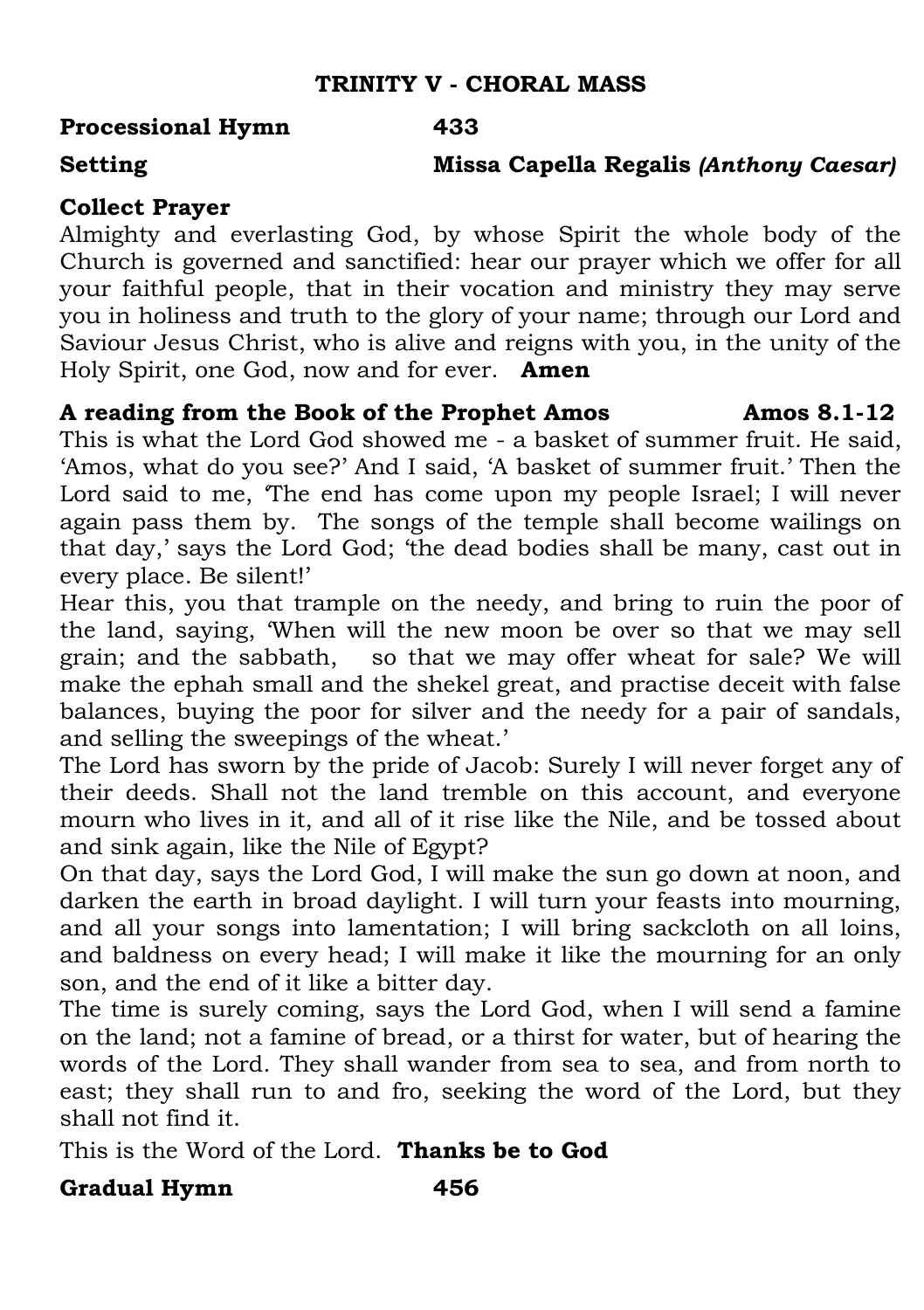#### **Hear the Gospel of Christ according to St Luke Glory to you, O Lord Community Community Community Community Community Community Community Community Community**

As they went on their way, Jesus entered a certain village, where a woman named Martha welcomed him into her home. She had a sister named Mary, who sat at the Lord's feet and listened to what he was saying. But Martha was distracted by her many tasks; so she came to him and asked, 'Lord, do you not care that my sister has left me to do all the work by myself? Tell her then to help me.' But the Lord answered her, 'Martha, Martha, you are worried and distracted by many things; there is need of only one thing. Mary has chosen the better part, which will not be taken away from her.'

This is the Gospel of the Lord. **Praise to you, O Christ**

**Homily, Creed, Intercessions & Peace**

| <b>Offertory Hymn</b>  | 338                                            |
|------------------------|------------------------------------------------|
| <b>Communion Motet</b> | Like as the hart (Herbert Howells)             |
| Postcommunion          | 372                                            |
| <b>Voluntary</b>       | Finale: Symphony no 4<br>(Charles-Marie Widor) |

**\*\*\*\*\*\*\*\*\*\*\*\*\*\*\*\*\*\*\*\*\*\*\*\*\*\*\*\*\***

## **CHORAL EVENSONG**

| <b>Responses</b>      | Rose                                                                             |
|-----------------------|----------------------------------------------------------------------------------|
| Hymn                  | 396                                                                              |
| Psalm                 | 139                                                                              |
| <b>First Lesson</b>   | Isaiah $25.1-9$                                                                  |
| Office Hymn           | 222 (t.315)                                                                      |
| <b>Canticles</b>      | Murrill in E                                                                     |
| <b>Second Lesson</b>  | 2 Corinthians 1.3-7                                                              |
| Anthem                | My beloved spake (Richard Hadley)                                                |
| Hymn                  | 123                                                                              |
| <b>Offertory Hymn</b> | 446                                                                              |
| <b>Voluntary</b>      | Le Saint Esprit (from Trois meditations sur la<br>Sante Trinité) (Jean Langlais) |